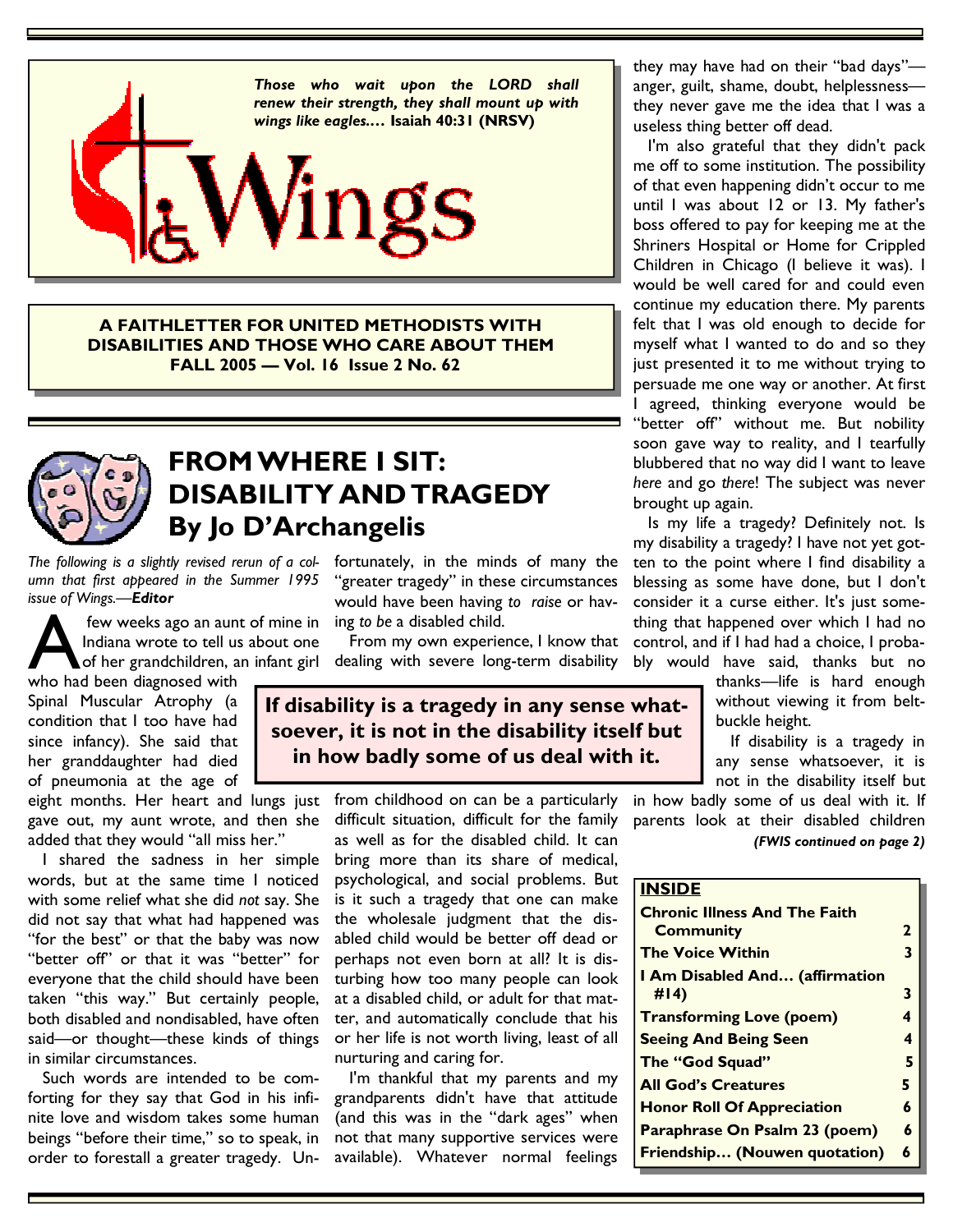

# **CHRONIC ILLNESS AND THE FAITH COMMUNITY By Mary Jane Steinhagen**

W e need to be inclusive in our<br>
faith communities, reaching<br>
wish to participate. People with chronic faith communities, reaching out and welcoming all who but non-life-threatening illnesses are often able to attend services only occasionally or sometimes not at all. If we don't make intentional efforts to help them maintain their membership, those with chronic illnesses fall into the "out of sight, out of mind" syndrome.

 ...I've had several conversations with people about this issue. These people encouraged me to write about their needs in hopes that faith community leaders would take note of them.

 The needs we discussed seemed to fall into three broad categories: practices, connections, and attitudes. What follows are the suggestions made to me. (For

e need to be inclusive in our ease in understanding this, I have kept the first-person voice used by those to whom I talked.)

### **Practices**

- ♦ I appreciate receiving taped or printed copies of the sermons.
- ♦ Include me in the prayers and periodically remind me of that prayerful support.
- ♦ Make sure that I also receive the seasonal symbols such as ashes and palms. ♦ When you are planning a shopping trip, call and ask what my needs are.

### **Connections**

- ♦ Befrienders or Stephen Ministers are there to encourage outreach rather than to replace the faith community.
- ♦ Call me; ask and value my opinion on matters relating to our community.

♦ I need and value my long-term relationships with members, especially since most of the staff I knew from my active days have moved on. These enduring friendships have become my faith community.

### **Attitudes**

- ♦ My spirit hurts when I am referred to as a 'former member' or 'someone who used to be active.'
- ♦ I am more than a box of envelopes for contributions.
- ♦ It's difficult to be someone's Sunday school project.
- ♦ Think twice about offering me advice about the latest cure for my illness; if it's in my best interest, my doctor and I have already made a decision based on my needs.

 These suggestions will help us be more supportive of those who live with chronic illnesses.

**Steinhagen is a Catholic Charities disability advocate in Minneapolis, Minn.**

**A** non-official, non-profit quarterly newsletter published for, by, and about United Methodist adults with disabling conditions

**FOUNDER/EDITOR COMPUTER LAYOUT GRAPHIC DESIGN** Jo D'Archangelis

**CORRESPONDENCE** Send all correspondence—including feedback, original writings, items from other sources, and changes of address—to Jo D'Archangelis, Editor, at **Mailing Address** 592 West Ammunition Road, Apt. 1 Fallbrook, CA 92028 **Telephone/Fax** [760] 723-2668 (please call before faxing) **E-Mail** jodarlis@aol.com

**E-WINGS** Two e-mail versions of *Wings* are available for those with vision impairments and computer "reading" devices, those who have difficulty handling paper and print pages, those who live outside the USA, and those who just prefer computer viewing: (1.) A strictly e-mail version in unformatted text without graphics, and (2.) A formatted version with color graphics available to those able to open attached files in MSPublisher 2000 format. E-mail Jo D'Archangelis at jodarlis@aol.com to request either, or both, of these versions.

**WINGS ONLINE** Four issues of *Wings—*Fall 2002, Winter 2003, Spring 2003, and Summer 2003—in their entirety may be accessed at www.cal-pac-ccdm.org/. Selected articles from back issues of *Wings* 1995-98 may be accessed at www.mariposa-ministry.org.

**DONATIONS** Most of the funding for *Wings'* publication and mailing comes from reader donations. There are no subscription fees. If you think *Wings* is worth it, please make a check or money order payable to the "Fallbrook United Methodist Church" (or "FUMC") and mark it "Wings Newsletter." Mail it to the church address below.

| <b>Basic Angel</b>   | $$6 - $14$    | <b>Major Angel</b> | $$15-$24$ |
|----------------------|---------------|--------------------|-----------|
| <b>Super Angel</b>   | $$25-$49$     | Mega Angel         | \$50-\$99 |
| <b>Awesome Angel</b> | \$100 or more |                    |           |

**Church Address** Fallbrook United Methodist Church 1844 Winterhaven Road Fallbrook, CA 92028 **Church Telephone** [760] 728-1472 **Church Fax** [760] 728-7433 **Church E-Mail** FUMC1887@tfb.com

*(FWIS continued from page 1)* 

only as wasted potential and disabled children look at themselves in the same way, then we have tragedy in the making.

 The greatest tragedy that can befall a person is not that of disability but that of a wasted life. A child who dies young; someone unable to give or receive love; someone enslaved in self-destructive behavior; someone who sees him or herself as totally alienated from the love of God in Jesus Christ—these are the *real* tragedies, and they can happen to the disabled and non-disabled alike.

 Nonetheless, as Christians we are not left utterly overwhelmed by these real tragedies any more than we are left overwhelmed by the pseudo-tragedy of disability. We believe that God can pull the wasted life up by the scruff of its neck; shake it free from its grief, disillusion, and self-absorption; and fling it headfirst into what Jesus called the "abundant life." And abundance, I might add, is by no means the prerogative of the able-bodied.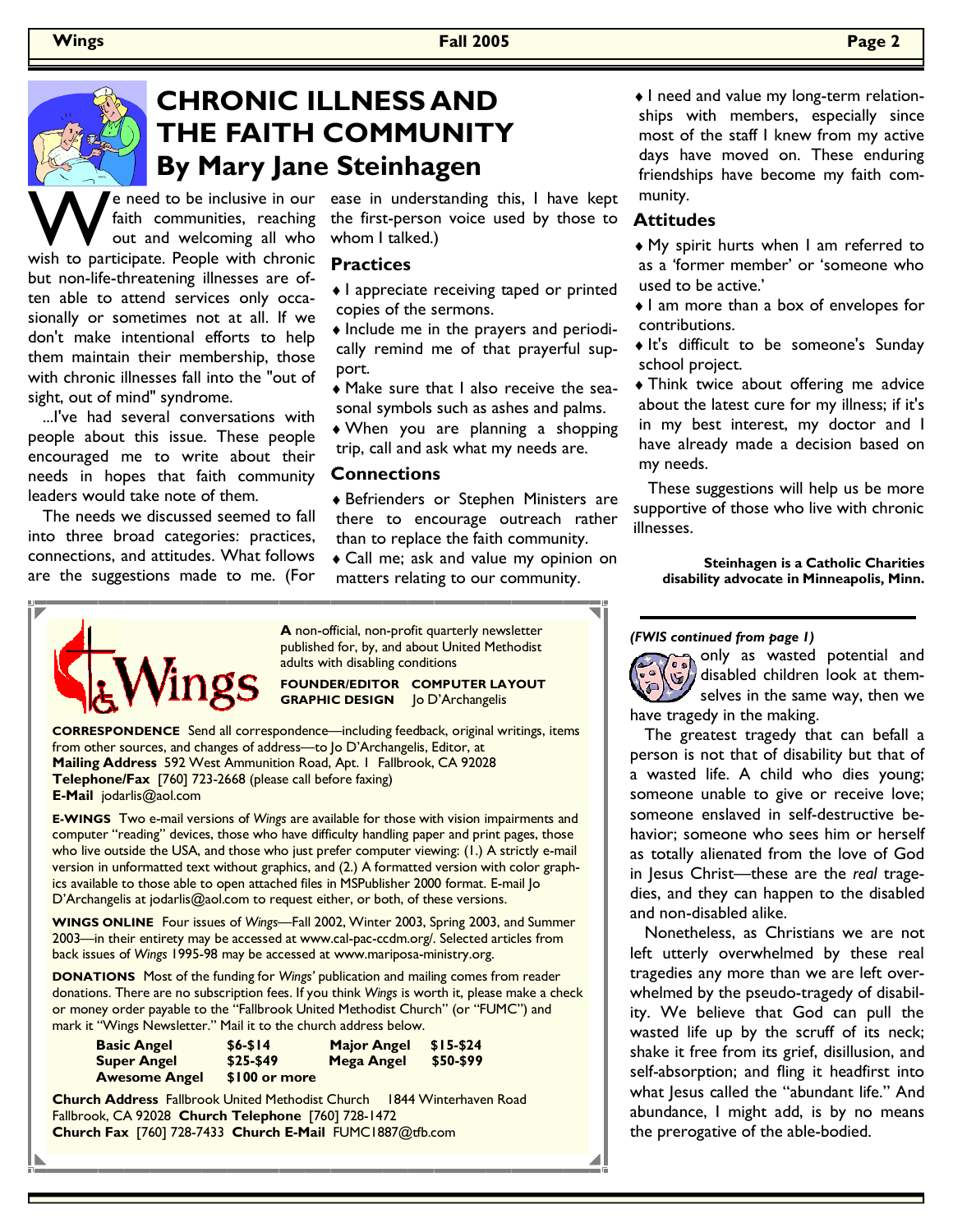### **Wings Fall 2005 Page 3**



## **THE VOICE WITHIN By Gary Warth**

gers can't work a keyboard, his mouth can't form the sentences

with cerebral palsy is a spiritual heart and a lucid, albeit mechanically articulated, voice with a message of love and faith.

 "You are worthy and to be praised, my Eternal God and Lord, pre-existing all Your Creation," begins Vista [Calif.]

resident Rick Hohn's 108-page book, *Psalms of Praises to the Gospel of St. John* (\$10.99, Selah Publishing Group), which he wrote by pecking at a monitor with a stylus strapped to his head.

 "I started writing letters to Jesus, so one day I wanted to write a devotional about the book of John," [Hohn] said in an interview through an electronic device that converts typed letters to speech. "All of the praises to God that I can give are a mist of what he truly deserves," Hohn said about his inspiration and endurance.

 Hohn's words are spoken in a mechanical voice projected from a monitor attached to his electronic wheelchair. Touching a lettered key on the monitor opens a screen with a choice of words that begin with that letter, a shortcut that eliminates the need to type out every word. Once a sentence is put together, Hohn touches the screen with a stylus, and a mechanical voice reads what he has written.

 In the preface to his book, Hohn, 58, recalls looking at himself in a full-length mirror at age 36 and being shocked to see his condition for the first time in years. "I said to myself, 'What a freak! Is that really me? No wonder kids have come up to me and asked if I'm from Mars!'"

 But, Hohn writes, at the urging of a friend to look for something he liked about himself, he noticed that his eyes sparkled as though he were seeing the

glory of God. "This statement is certainly not to engender pity or to bring myself glory," he writes about describing is hands can't hold a pen, his fin-<br>glory of God. "This statement is cer-<br>gers can't work a keyboard, his tainly not to engender pity or to bring<br>mouth can't form the sentences myself glory," he writes about describing<br>he

> **"I felt guilty because I knew I was dependent on my disability and my religious relatives to get me into heaven. I realized that sometimes I made my handicap an excuse." — Rick Hohn**

> > how God's strength is perfected in weakness (2 Cor. 12-9). For in me, the Lord has done an amazing work."

 Hohn attends Winds of Harvest Church in San Marcos [Calif.] and for three years was a pastor at...a substance -abuse recovery center. He still occasionally speaks at churches but spends much of his time as a consultant with DynaVox Systems, which creates devices to help people with disabilities communicate.

 ...His two books, including a selfpublished autobiography, *More Than A Watchmaker*...show Hohn [to be] an articulate writer with a gift for words and details. His candid autobiography includes episodes about his father's drinking and his own suicide attempt, but throughout the book he never loses faith and his love of God never wavers….

[He] devotes a chapter to a lifechanging moment when he was 18 and watched Billy Graham on television ask his audience whether they knew for sure they were going to heaven. "I felt as though everybody had been afraid to speak the truth to me because of my disability," Hohn writes. "So I was a glutton for more of this honesty and openness."

 Graham quoted Hebrews 9:27—"It is appointed for men to die once, but after this face judgment"—and then said God

> treats everybody equally. "I liked what he was saying." Hohn writes. "I hated being treated differently because of my disability….I felt guilty because I knew I was dependent on my disability and my religious relatives to get me into heaven. I realized that some-

times I made my handicap an excuse."

 Hohn realized he had to do more, and he wept when Graham invited his viewers to take Jesus Christ into their hearts as their Lord and Savior. At the chapter's end, Hohn writes he was confident he was going to heaven....

 His autobiography's title, *More Than A Watchmaker*, refers to the time a doctor told his parents that he would never be a watchmaker but there were other things he could do in life. Hohn proved him right. He studied art and has even sold some paintings. He has published two books and become a pastor and a motivational speaker and as a DynaVox consultant has traveled as far as Japan, where he was treated like a celebrity by people fascinated with the device he uses….

 Contact Rick Hohn through his website, www.SpiritWheelsMinistry.com.

> **Abridged from** *North County Times* **(Escondido, Calif.: April 7, 2005). Warth is a staff writer for the** *North County Times***.**

> > $\overline{\bullet}$

 $\overline{\bullet}$ 

## I Am Disabled And…

I know that as much as anyone else's my body is your sacred temple, purchased by Christ at great price, in which your Holy Spirit dwells, and therefore I must glorify you in my body as well as in my spirit. Show me, LORD, how to glorify you with a body that has so often seemed an object of shame.

**Affirmation #14 based upon 1 Cor. 3:16-17, 6:19-20 (NRSV) by Ken Tittle and Mariposa Ministry and Mariposa Online.**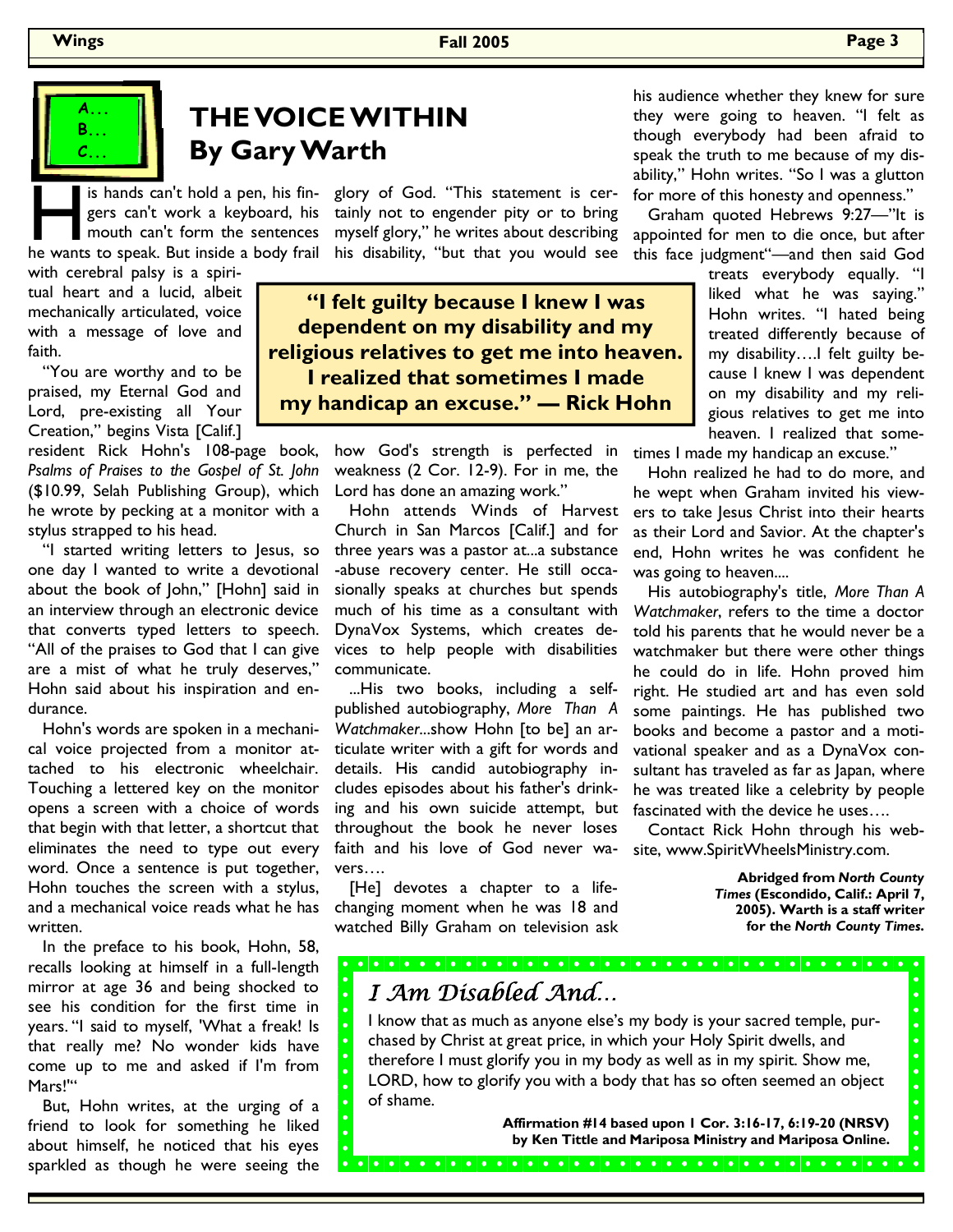$\bullet$ 

 My grandmother has seen six wars, lived through the Great Depression, survived a divorce when it was not socially acceptable, and raised three children on her own. Mama Sybil is very conservative, and very, very modest. (She will not say the word "pregnant" if there are men in the room.) Knowing that about her, I had never in my wildest dreams thought I would one day be standing in her bedroom taking photographs of her naked body. She was a woman of such strength I had never imagined she would allow herself to be vulnerable with me.

When I got the pictures back, I was again overwhelmed. Somehow, I had captured her vulnerability—and mine—on film. There is beauty in these images her own beauty as a woman and as a child of God, the beauty of age and trust. For me, taking these pictures was a way to begin coming to terms with her death which, at 92, cannot be far off. I also began to come to terms with my own eventual death, and to release myself from shame about my own imperfections. I think I helped release her, too.

 When someone allows herself to be truly open, God is there. One thing I recognize from this experience is that if I had not had such a meaningful, loving relationship with my grandmother, and built such trust, I could never have taken these photographs. I would have missed this experience.

 I read once that all human motivation is through love or fear, and I have tried to make a conscious choice to allow my actions to come from love, not fear. In my own way, I am putting God first.

 When we see one another in love, and allow ourselves to be seen, I believe we are somehow mirroring the vision of God. God sees us as we are, in our age and infirmity, in our innocence and our pain. Living a faithful life is the daily trust that God's gaze on us is always one of tenderness and love.

> **From** *Alive Now* **(May/June 2004). Rainer lives in Nashville, Tenn.,**

 $\bullet$   $\bullet$ **a** a el e  $\overline{\phantom{a}}$ **TRANSFORMING LOVE By Roberta Porter**  God wants our lives not Sunday morning shiny, but all the fragments of our failures, shards of struggle and sin we've gathered, hidden, on our way. And in Jesus' transforming love, his willing brokenness, sacrifice, rising, our sorrow and pain become gifts to be used for others, our weakness the dwelling place for the Spirit's strength, our broken-open lives

> **From** *Alive Now* **(March/April 2002). Porter is a retired educator living on the coast of Oregon with her husband. She is the mother of three and the grandmother of six.**

> > $\bullet$   $\bullet$



## **SEEING AND BEING SEEN By Rie Rainer**

 $\bullet$   $\bullet$ 

M y assignment for photography<br>class was to take a portrait of<br>someone. I chose my 92-year-<br>old grandmother, Sybil Nutt. I was visitclass was to take a portrait of someone. I chose my 92-yearing my family over the Thanksgiving holiday, enjoying the chance to spend time with her. She seemed pleased by my attention and interest in her, not so much because of the photographs, I sensed, but because of the time it was allowing us to spend in close contact.

bearers of God's grace.

 $\bullet$   $\bullet$ 

 $\bullet$   $\bullet$ 

 From the photos that I had previously taken of her, even people who don't know her have commented that there is a sparkle or a twinkle in her blue eyes, a feistiness, a sense of strength in her face and in her hands. As I began photographing her beautiful wrinkled face it occurred to me to ask if I could photograph her back. She has osteoporosis, a condition of the bones that causes her to stand bent-over. "It's ugly," she said, meaning her curved back, the raised section of her spine. I reassured her that her back is a part of her and that all of her is both precious and beautiful to me. She said she would show her back to me and if I still wanted to take a picture, I

could. When the rest of the family was out shopping, Mama Sybil and I went up to her bedroom, where she carefully locked her door and took off the layers of clothes she wears to keep her aging body warm.

 $\bullet$   $\bullet$ 

 I could tell that she was uncomfortable, but I also sensed that she knew this was important to me and that she wanted to please me....She was exposing something she was ashamed of because she loved me, and I in turn was trying to show my love for her in what she found so ugly.

 After several pictures I could tell that she was becoming tired and uncomfortable. I helped her put her clothes back on. As we put on each layer of clothing, I rubbed the curve in her back, thanking her. When I finally got the last layer back on, she turned to me with tears in her eyes and said, "Thank you." She said she feels that most people think that she is ugly and are reluctant to touch her, but that I had touched her without making her feel like she was ugly or disfigured. It seemed like a sacred moment. We went back downstairs and talked for a while. I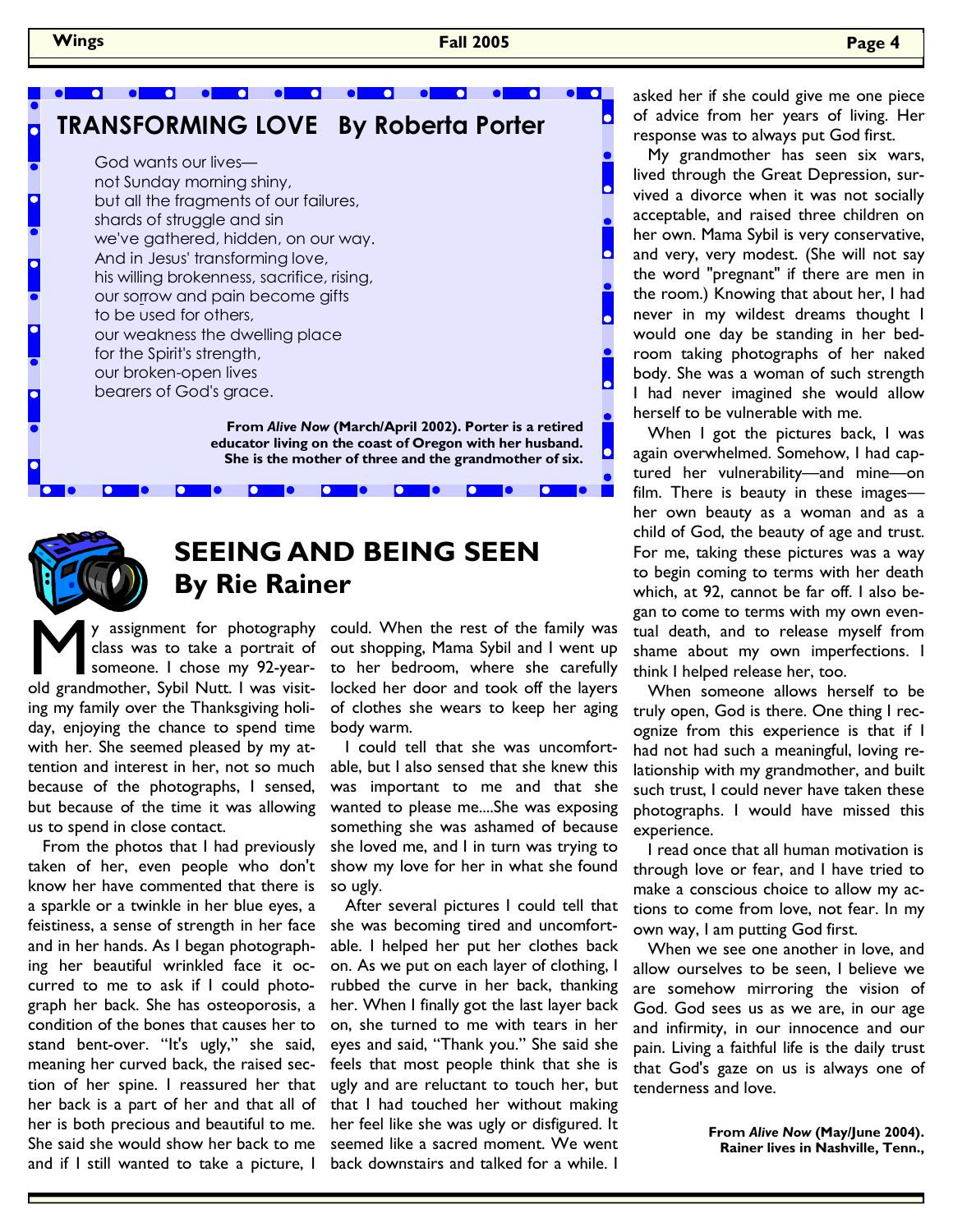# **THE "GOD SQUAD"**

abbis, priests, pastors and imams call Ginny Thornburgh from all over the nation for tips on how to make their congregations more accessicall Ginny Thornburgh from all over the nation for tips on how to ble, and she always knows just what to say—and what not to say. First and most importantly, "I make a point of not laying a guilt trip on them. People don't need any more guilt trips," says Thornburgh, director of the National Organization on Disability's Religion and Disability Program. Instead, she finds out where the congregation is access-wise and works with the religious leader from there.

 For example, let's say Thornburgh is talking to a religious leader who excitedly shares news of his congregation's brand new ramp. "I'll say, 'That's wonderful! Now tell me about your parking area.' In a loving way, I'm trying to nudge the con-



**By Josie Byzek** 

 But ramps and parking spaces aren't enough, says Thornburgh. "In fact, identifying and removing architectural barriers is easy because it's done with money. You commit [the funds], you start identifying and removing the architectural barriers, it's that simple. But how do we convince the congregation that you and I have amazing gifts and talents to bring to the church? How do we convince the synagogues and churches of America that removing the stumbling block of inaccessibility is transforming for everyone?" she asks.

 Fortunately for Thornburgh, she's not in it alone—she has the capable help of Lorraine Thal, who spearheads NOD's successful Accessible Congregations



## **ALL GOD'S CREATURES By Rev. Dee Brauninger**

If you have not considered calling a pastor who happens to have a disability, you<br>might be missing quite a bit. The first communion by intinction that Bob and I of-<br>fared at our Burnual parish was also a first fan Loodar D fered at our Burwell parish was also a first for Leader Dog Treasure to observe, but not to worry. I could trust him to stay in his don't-move-a-muscle-during-church position beside my chancel chair until hearing my "Come" after the benediction.

 All went well as Bob and I proceeded to the base of the steps with the elements. Then Bob issued the invitation to the congregation, "Come, for all things are ready." One by one the people came through the line. There Treasure was among them ready to partake, having discreetly descended the side stairs. My hands too full of communion bread, tongue too busy with communion words, and voice too microphoned to utter anything untactful, Treasure won. Of course, when we returned to the chancel, Treasure was too busy vacuuming the crumbs to follow. Is that biblical?

 Then there was First Advent with the pungent evergreen next to the chancel. I was at the lectern when my dog guide again left his "Stay" position. He crossed the chancel to Bob, another first. After my quiet word, Treasure returned to his spot. I resumed my work. Treasure took off again. Again, this obedient dog guide headed as discreetly as possible down the side steps. He walked directly to a friend in the congregation. "Will you please get me out of here? I can't breathe, and Bob and Dee aren't available." I immediately re-titled the children's meditation, "Integrity and Doing What You Must," and my allergic dog spent the rest of Advent in comfort at the rear of the sanctuary beside a delighted church member.

 All three of us, each with a unique ministry, have been accepted for who we are "inside" in this new parish. My heart rejoices in this gift from a generous God to be sent to this particular congregation for God's particular reasons.

> **From "Reading The Signs: A Can-Do Forum About Accessibility For The Whole Church Family,"** *The Nebraska Herald* **(Jan. 2004). Brauninger and her husband Bob co-pastor the United Church of Christ in Burwell, Neb.**

Campaign, which began in 1998. "Our slogan was, '2,000 in the year 2000," says Thal. "We're now up to 2,142," which means 2,142 congregations have committed to NOD in writing to remove as many barriers as possible, both architectural and attitudinal.

 Thal says NOD's new major impetus is its "Seminaries: Open and Welcome" campaign, a broader approach to access advocacy. "We're trying to raise awareness that seminaries of all faiths around the country should be more accessible to students, staff and faculty." She says there are not enough faculty or students with disabilities at seminaries. "People with disabilities are interested, but not encouraged."

 NOD's seminary project hopes to help seminary leaders become aware of what students, disabled and nondisabled, may face when they leave seminary and hold a pulpit. For example, students need to know not only who to call about installing a ramp, but how to talk to the new mom whose baby has spina bifida, and even how to preach a meaningful sermon on healing passages that won't turn off the wheelchair user in the first row.

 Thal is also excited by the growing list of religious leaders who allow NOD to publish both their names and their disabilities. "We have between 60 and 65 right now. There aren't too many around who want to come forward and say that they do have a disability, because it's public information once you're on the Web site. But the list helps show that it doesn't discount the importance of a religious leader just because they're deaf or blind or have MS."

 Both the new seminary project and NOD's ongoing religion projects lead toward one goal, says Thornburgh: "To make the congregations of the nation more welcome to all people, including people with disabilities."

 Both Ginny Thornburgh and Lorraine Thal can be contacted through the National Organization on Disability, 910 Sixteenth Street, N.W., Suite 600, Washington, DC 20006, 202/293-5960; www.nod.org/ability@nod.org.

> **From** *New Mobility* **(Dec. 2002), www.newmobility.com.**